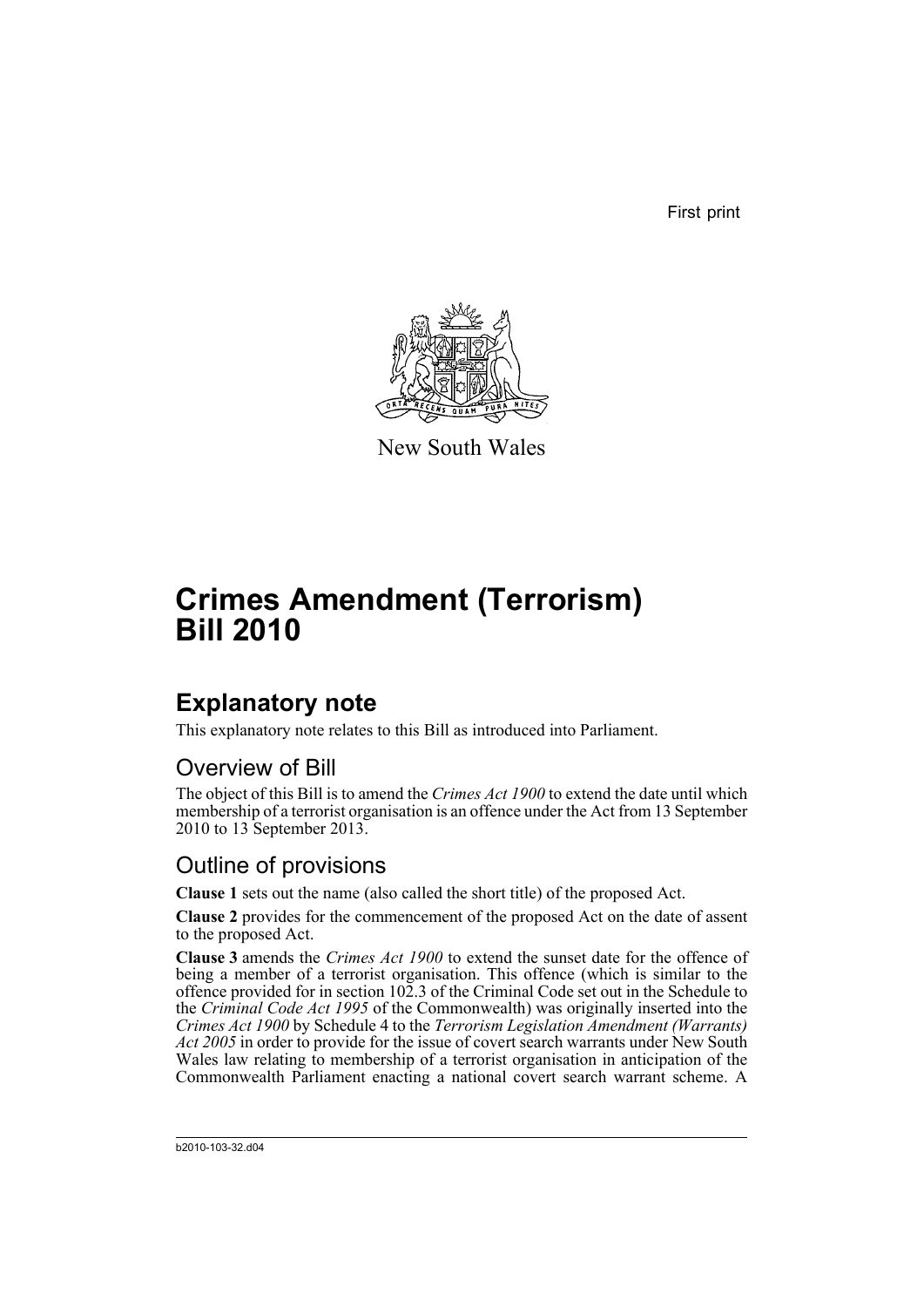Crimes Amendment (Terrorism) Bill 2010

Explanatory note

national covert search warrant scheme has not yet been enacted. Accordingly, the additional 3 years before the repeal of the offence is proposed so as to ensure that covert search warrants can continue to be granted until a national scheme is adopted.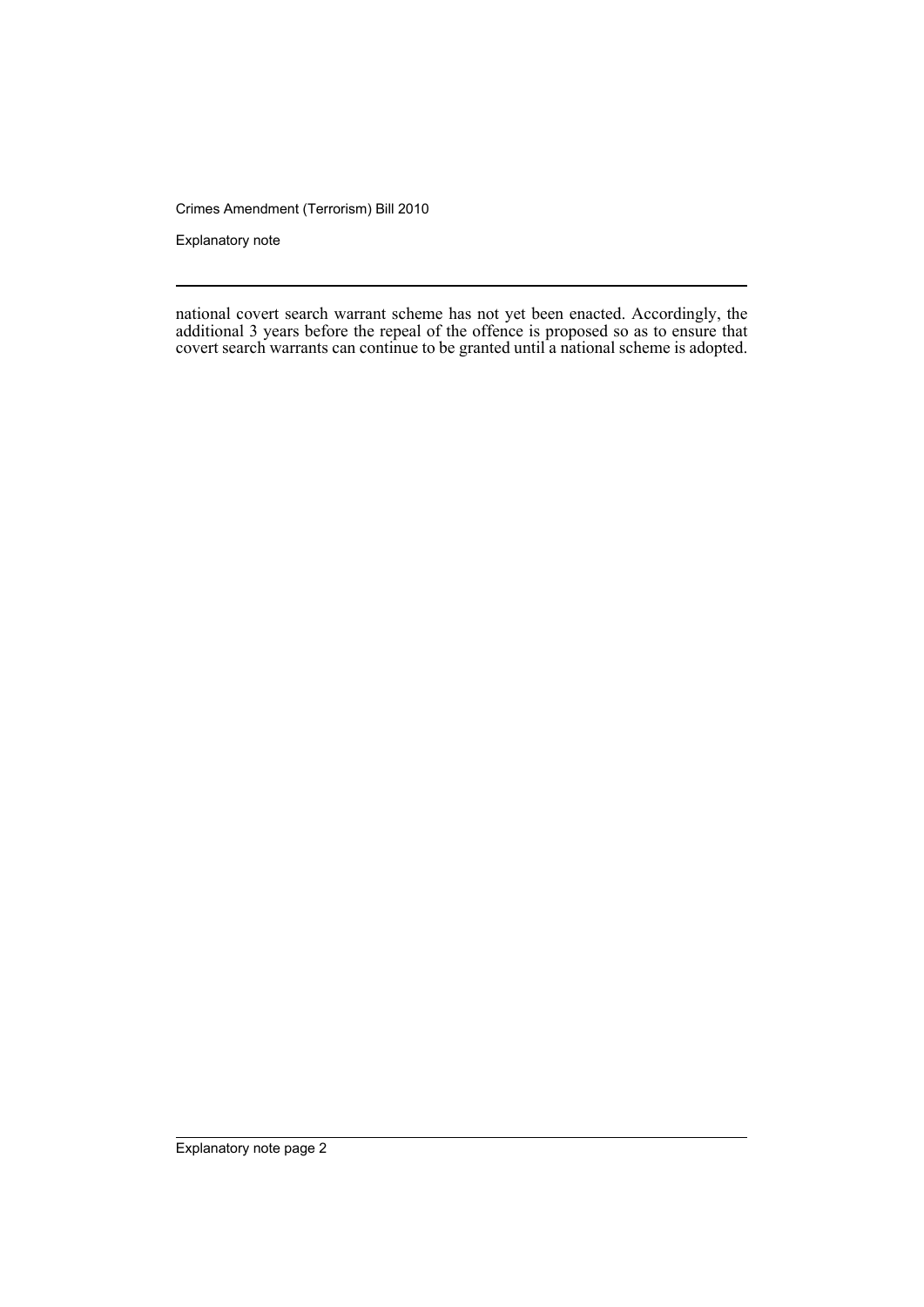First print



New South Wales

# **Crimes Amendment (Terrorism) Bill 2010**

### **Contents**

|                                    | Page |
|------------------------------------|------|
| Name of Act                        |      |
| 2 Commencement                     |      |
| Amendment of Crimes Act 1900 No 40 |      |
|                                    |      |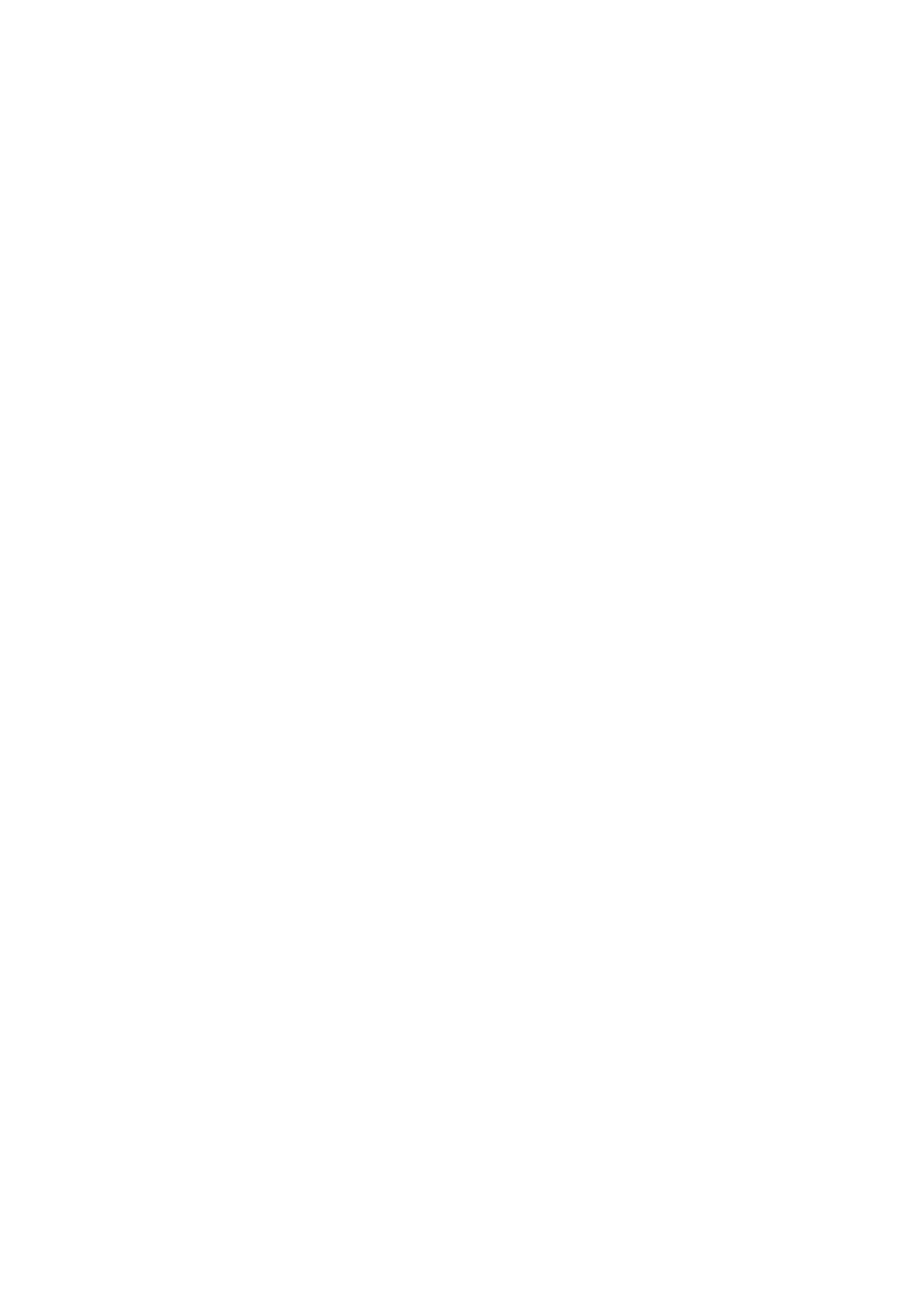

New South Wales

# **Crimes Amendment (Terrorism) Bill 2010**

No , 2010

#### **A Bill for**

An Act to amend the *Crimes Act 1900* in relation to terrorism.